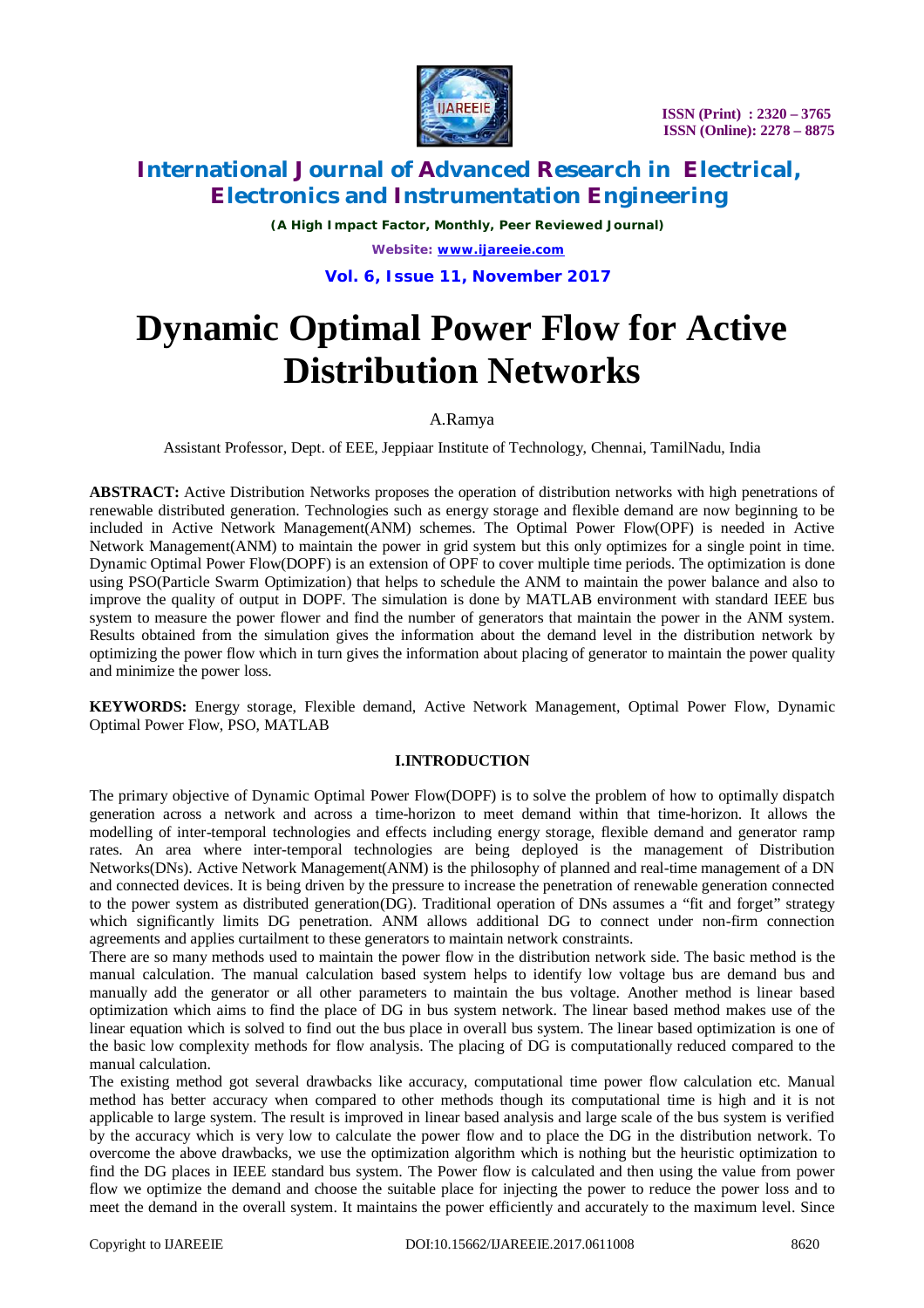

*(A High Impact Factor, Monthly, Peer Reviewed Journal)*

*Website: [www.ijareeie.com](http://www.ijareeie.com)*

### **Vol. 6, Issue 11, November 2017**

Heuristic Optimization methods may differ substantially in their underlying concepts, a general classification scheme is difficult to find.

This paper proposes the PSO algorithm to overcome the drawbacks of Heuristic Optimization which gives the accurate output in a computational time comparatively less than the previous methods. The main advantage is that the power losses to maintain the demand response and to place the DG has reduced drastically.

### **II.BLOCK DIAGRAM AND ASSUMPTIONS**



IEEE bus system gives the standard data of network to solve and study the basic powersystem problem. Some of the IEEE bus systems are IEEE 14 bus system, IEEE 30 bus system, IEEE 57 bus system, IEEE 157 bus system etc. We choose medium size IEEE 30 bus system to solve the basic power system problem. We assume the base voltages are 11 kV and 1.0 kV. The model actually has these buses either at 132 kV or 33 kV. The 30 bus test case does not have line limits.

### **III.HEURISTIC OPTIMIZATION (HO)**

The central common feature of Heuristic Optimization(HO) method is that they start off with a more or less arbitrary initial solution, iteratively produce new solutions by some generation rule and evaluate these new solutions, and eventually report the best solution found during the search process. The execution of the iterated search procedure is usually halted when there has been no further improvement over a given number of iterations i.e. when the obtained solution is good enough or when the allowed CPU time(or other external limit has been reached or when some internal parameter terminates the algorithm's execution. Another obvious halting condition would be exhaustion of valid candidate solutions as a case hardly ever realized in practice.

### **IV.PARTICLE SWARM OPTIMIZATION(PSO)**

Particle swarm optimization(PSO) is a population based stochastic optimization technique developed by Dr.Eberhart and Dr.Kennedy in 1995, inspired by social behaviour of bird flocking or fish schooling. The system is initialized with a population of random solutions and search for optima by updating generations. PSO has been used because it is easy to implement and adjust few parameters. Once the parameters have been initialized, it looks for optimum solution by comparing new load with demand response value. The process continues until the best solution is obtained.

The output of PSO depends on the fitness function. The fitness function mainly depends on two parameters- Minimize Distribution Network Imports/Maximize Exports and Minimize Cost of Import/Maximize Revenue from Export. Thus by using PSO algorithm, optimization of power flow is done efficiently with minimum power loss in less computational time.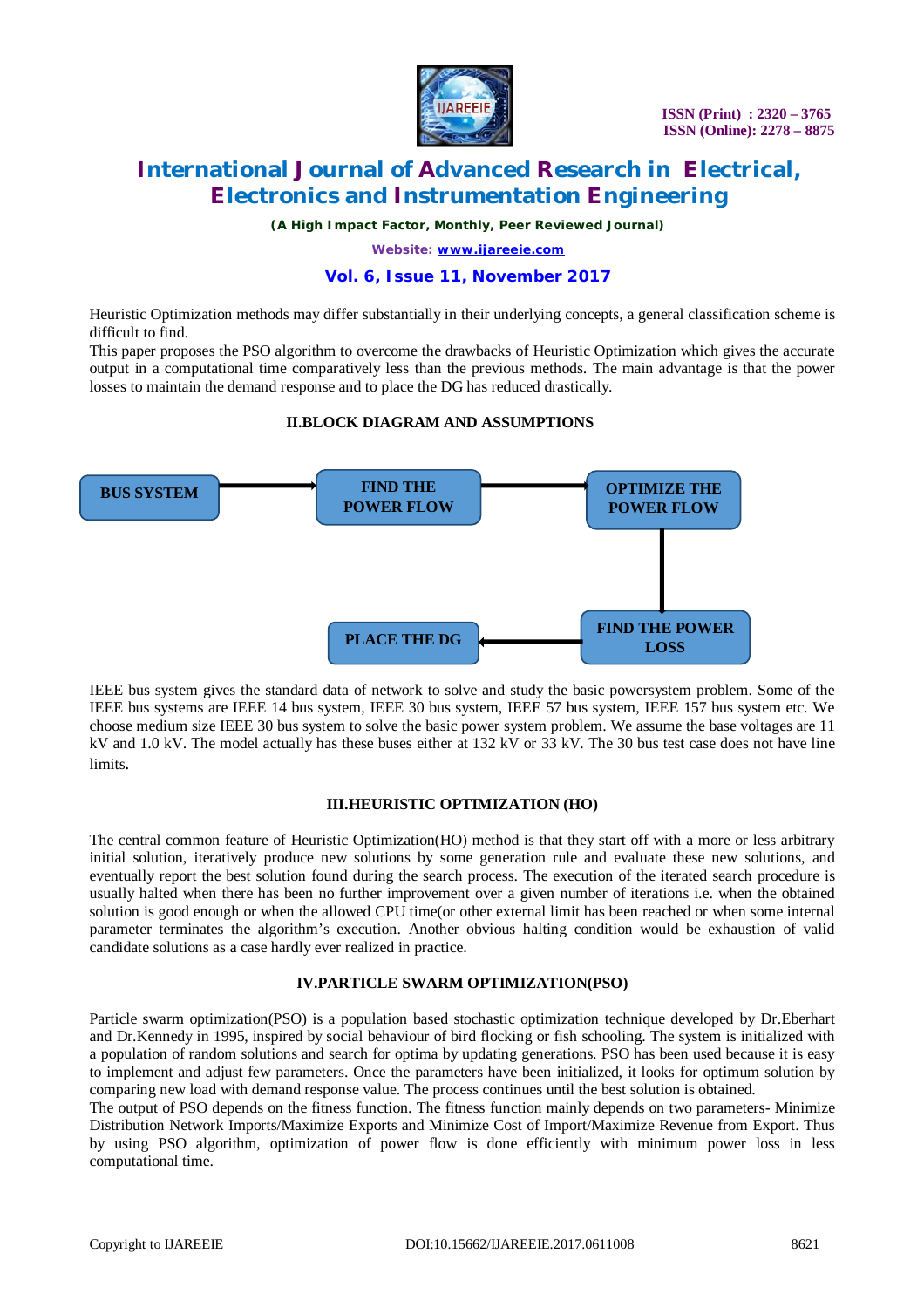

 **ISSN (Print) : 2320 – 3765 ISSN (Online): 2278 – 8875**

# **International Journal of Advanced Research in Electrical, Electronics and Instrumentation Engineering**

*(A High Impact Factor, Monthly, Peer Reviewed Journal)*

*Website: [www.ijareeie.com](http://www.ijareeie.com)*

#### **Vol. 6, Issue 11, November 2017**

### **V.POWER SYSTEM CHARACTERISTICS**

Power systems are large and complex electrical networks. In any power system, generations are located at few selected points and loads are distributed throughout the network. In between generations and loads, there exist transmission and distribution systems. The system load keeps changing from time to time in the power system. Power flow analysis is concerned with describing the operating state of an entire power system which means a network of generators, transmission lines and loads that could represent an area as small as a municipality or as large as several states. Given certain known quantities – typically the amount of power generated and consumed at different locations and power flow analysis helps to determine other quantities.

#### **VI.SIMULATION RESULTS AND DISCUSSION**

The simulation is done using MATLAB for Heuristic optimization and PSO optimization. From the simulation, the total loss before optimization and after optimization can be found in both the methods and their results arecompared to find the best method.

Bus data and line data are the known quantities and from the known quantities current flowing through the transmission line can be calculated and thus the power flow data can be obtained.In the fig 1, it shows the Power Vs Time Characteristics of Heuristic Optimization. It represents the actual demand and demand response obtained using Heuristic Optimization which is slightly higher than the actual demand.





In the fig 2, it shows the Power Vs Time characteristics of PSO. It represents the actual demand and demand response obtained using PSO which is more or less same as actual demand.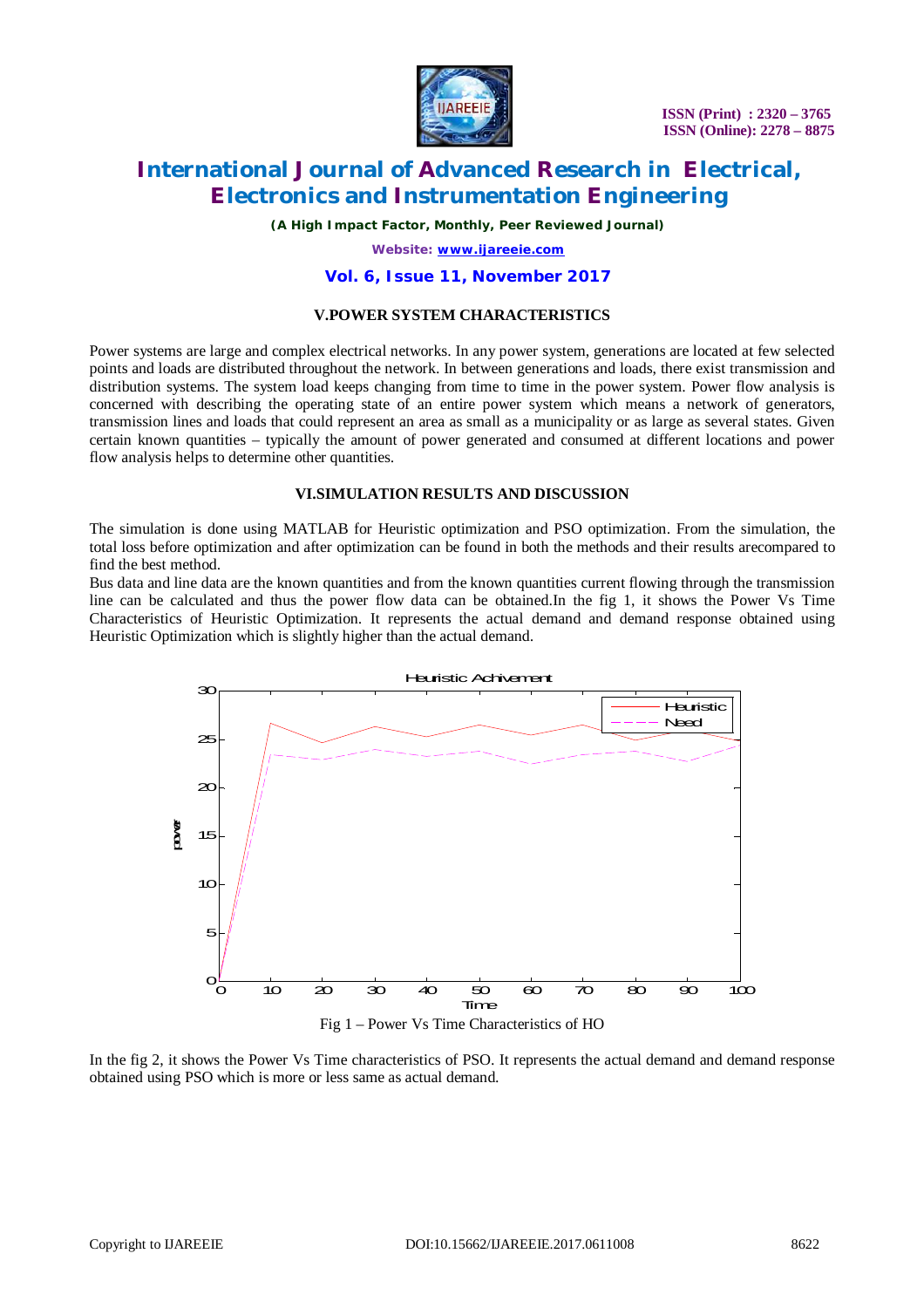

*(A High Impact Factor, Monthly, Peer Reviewed Journal) Website: [www.ijareeie.com](http://www.ijareeie.com)*

**Vol. 6, Issue 11, November 2017**



Fig 2 – Power Vs Time Characteristics of PSO

In the fig 3, it shows the overall Power Vs Time Characteristics. It represents the actual demand, demand response before optimization and demand response of HO and PSO.





From the above results, it can be seen that PSO gives the best solution and it meets the power demand efficiently with minimum power loss.